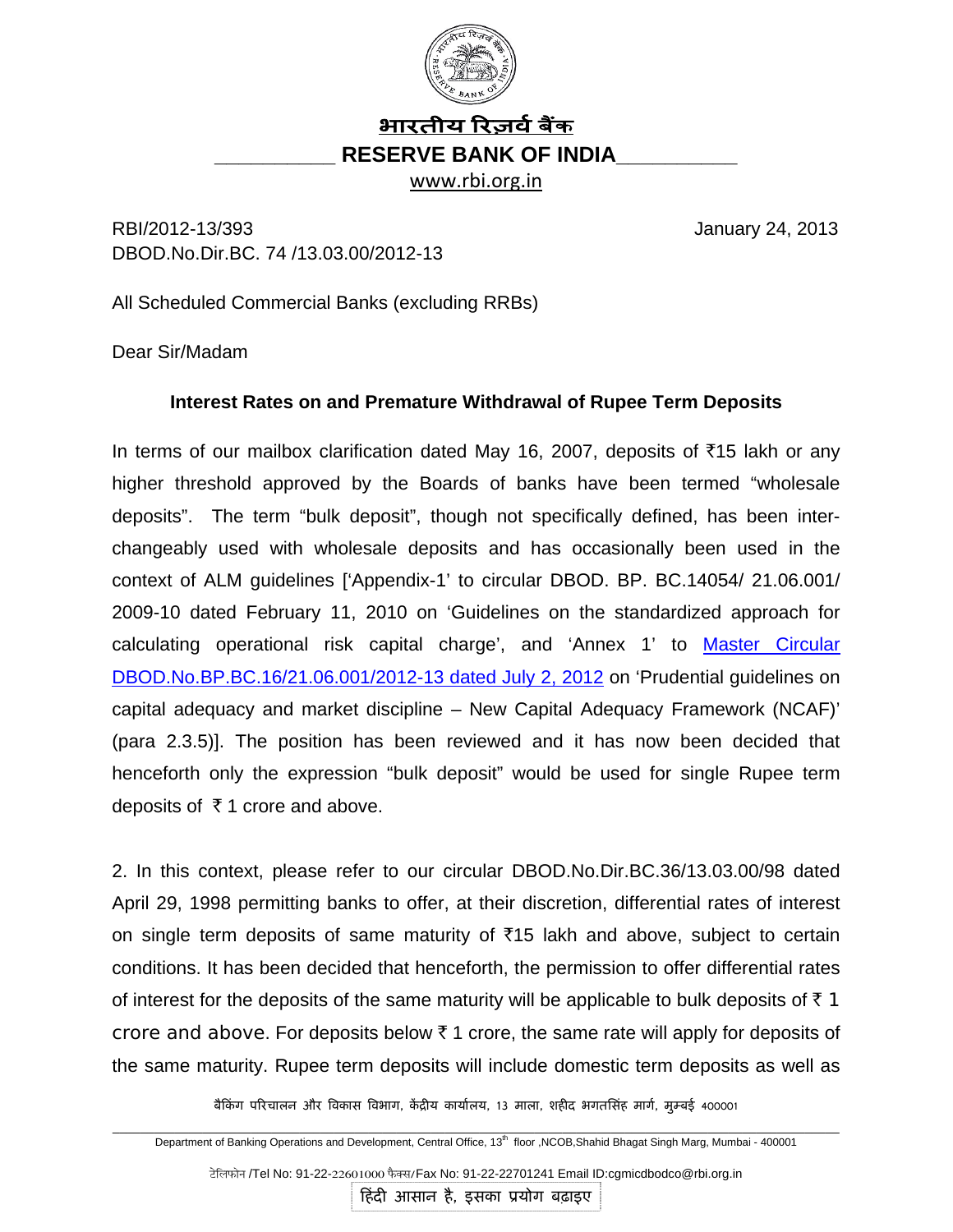term deposits under NRO and NRE accounts. Banks should disclose in advance the schedule of interest rates payable on deposits including deposits on which differential interest will be paid. Interest paid by banks should be as per the schedule and not be subject to negotiation between the depositor and the bank.

3. A reference is also invited to para 9 of our Directive DBOD. No. Dir. BC. 7/ 13.03.00/ 2001-02 dated August 11, 2001, in terms of which a bank, on request from the depositor, shall allow withdrawal of a term deposit before completion of the period of the deposit agreed upon at the time of making the deposit. However, the bank, at its discretion, may disallow premature withdrawal of large deposits held by entities other than individuals and Hindu Undivided Families (HUFs). These instructions have been reviewed and it has now been decided that banks will have the discretion to disallow premature withdrawal of a term deposit in respect of bulk deposits of  $\bar{\tau}$  1 crore and above of all depositors, including deposits of individuals and HUFs. Bank should, however, notify such depositors of its policy of disallowing premature withdrawal in advance, i.e., at the time of accepting such deposits. A bank on request from a depositor shall allow withdrawal of a Rupee term deposits of less than  $\bar{\tau}$  1 crore, before completion of the period of the deposit agreed upon at the time of making the deposit. Bank will have the freedom to determine its own penal interest rates for premature withdrawal of term deposits. Bank should ensure that the depositors are made aware of the applicable penal rates along with the deposit rates.

4. The revised guidelines will be applicable with effect from April 1, 2013.

5. An amending Directive DBOD. No. Dir. BC.73/ 13.03.00/ 2012-13 dated January 24, 2013 is enclosed.

Yours faithfully, (Murli Radhakrishnan) Chief General Manager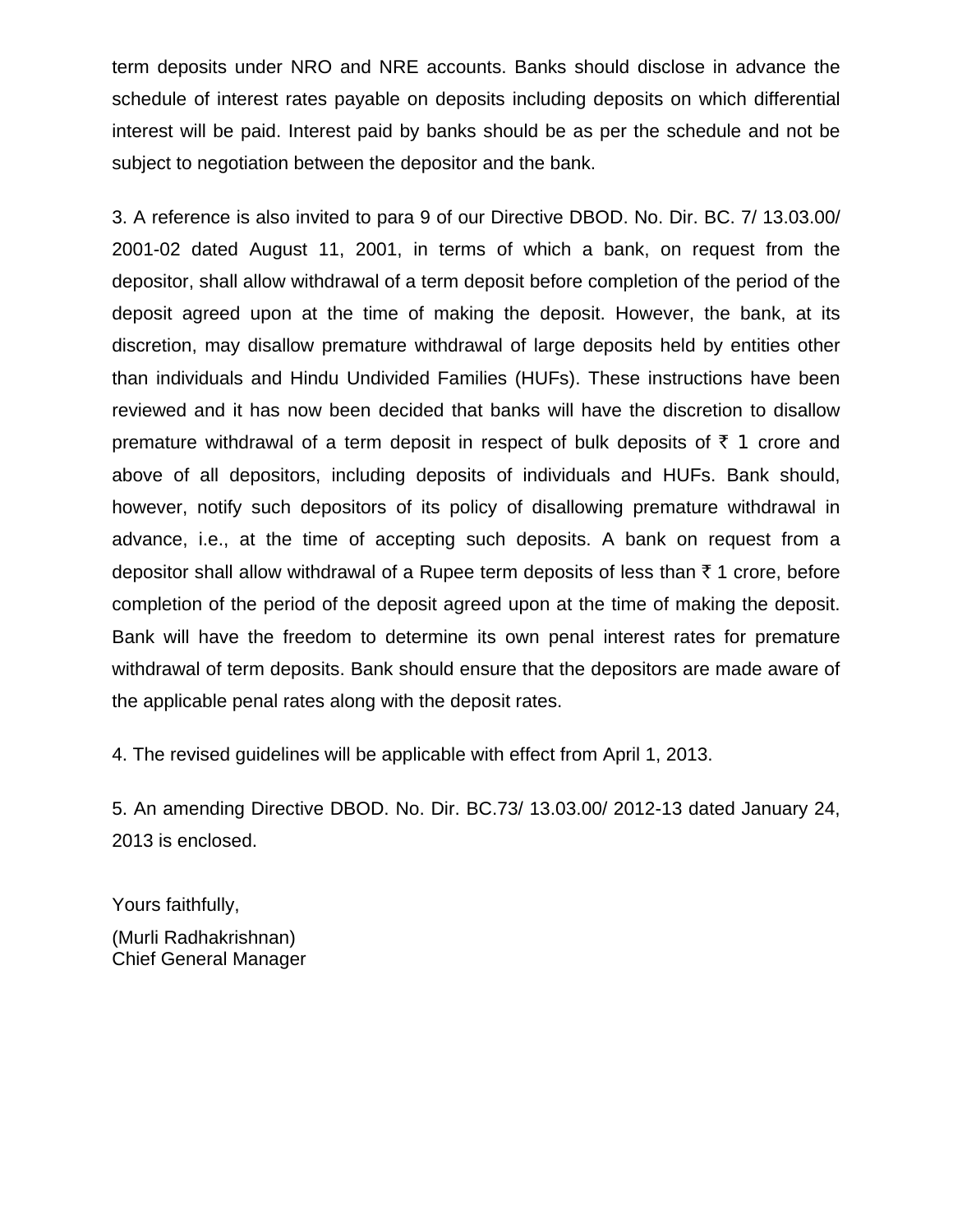

DBOD. No. Dir. BC.73/ 13.03.00/ 2012-13 January 24, 2013

## **Interest Rates on and Premature Withdrawal of Rupee Term Deposits**

In exercise of the powers conferred by Section 21 and 35A of the Banking Regulation Act, 1949 and in modification of its Directive DBOD. No. Dir.BC. 07/ 13.03.00/ 2001-02 dated August 11, 2001, as amended from time to time, the Reserve Bank of India, being satisfied that it is necessary and expedient in the public interest so to do, hereby directs that

(I) Paragraph 9 (i) of the aforesaid Directive shall be substituted by the following:

## **"9. Premature withdrawal of term deposit**

- (i) A bank, on request from a depositor, shall allow withdrawal of a term deposit before completion of the period of the deposit agreed upon at the time of making deposit. The bank shall have the freedom to determine its own penal interest rate of premature withdrawal of term deposits. The bank shall ensure that the depositors are made aware of the applicable penal rate along with the deposit rate. However, the bank at its discretion, may disallow premature withdrawal of large Rupee term deposits of  $\bar{\tau}$  1 crore and above. The bank should, however, notify such depositors of its policy of disallowing premature withdrawal in advance, i.e., at the time of accepting such deposits."
- (II) Paragraph 22 (c) of the aforesaid Directive shall be substituted by the following:

"(c) discriminate in the matter of interest paid on deposits, between one deposit and another, accepted on the same date and for the same maturity, whether such deposits are accepted at the same office or at different offices of the bank, except in respect of

बैकिंग परिचालन और विकास विभाग, केंद्रीय कार्यालय, 13 माला, शहीद भगतसिंह मार्ग, मुम्बई 400001

\_\_\_\_\_\_\_\_\_\_\_\_\_\_\_\_\_\_\_\_\_\_\_\_\_\_\_\_\_\_\_\_\_\_\_\_\_\_\_\_\_\_\_\_\_\_\_\_\_\_\_\_\_\_\_\_\_\_\_\_\_\_\_\_\_\_\_\_\_\_\_\_\_\_\_\_\_\_\_\_\_\_\_\_\_\_\_\_\_\_\_\_\_\_\_\_\_\_\_\_\_\_\_\_\_ Department of Banking Operations and Development, Central Office, 13<sup>th</sup> floor ,NCOB, Shahid Bhagat Singh Marg, Mumbai - 400001

टेलिफोन /Tel No: 91-22-22601000 फैक्स/Fax No: 91-22-22701241 Email ID:cgmicdbodco@rbi.org.in